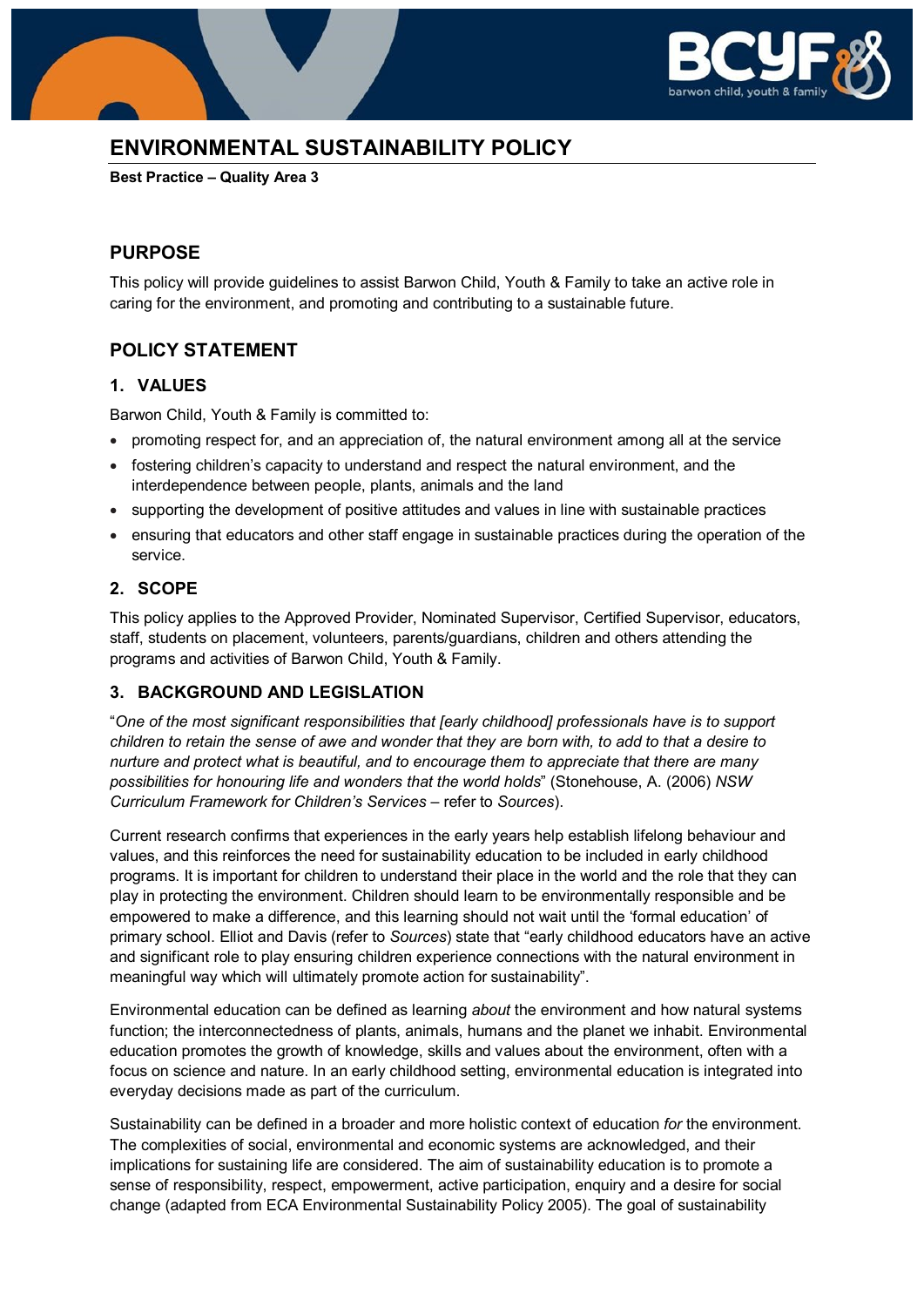education is to empower children and adults to think and act in ways that meet their immediate needs without jeopardising the potential of future generations to meet *their* own needs. Sustainable practice in early childhood settings requires a holistic approach that integrates all aspects of sustainability into service operations.

The *National Quality Standard* (Quality Area 3: Physical Environment) includes a discussion on the service taking an active role in caring for its environment and contributing to a sustainable future (Standard 3.3). As service providers to the community, education and care services have an opportunity not only to make reductions to waste, water and energy consumption through their operations, but to role-model sustainable living to young children in a world facing climate change, increasing levels of air, land and water pollution, and depleted natural resources.

#### **Legislation and standards**

Relevant legislation and standards include but are not limited to:

- *Education and Care Services National Law Act 2010*
- *Education and Care Services National Regulations 2011*
- *National Quality Standard*, Quality Area 3: Physical Environment
	- − Standard 3.3: The service takes an active role in caring for its environment and contributes to a sustainable future
		- − Element 3.3.1: Sustainable practices are embedded in service operations
		- − Element 3.3.2: Children are supported to become environmentally responsible and show respect for the environment

The most current amendments to listed legislation can be found at:

- Victorian Legislation Victorian Law Today:<http://www.legislation.vic.gov.au/>
- Commonwealth Legislation ComLaw:<http://www.comlaw.gov.au/>

#### **4. DEFINITIONS**

The terms defined in this section relate specifically to this policy. For commonly used terms e.g. Approved Provider, Nominated Supervisor, Regulatory Authority etc. refer to the *General Definitions* section of this manual.

**Environmental sustainability:** The responsible use and management of the planet's resources to ensure that they remain available and uncompromised for future generations to use and enjoy.

#### **5. SOURCES AND RELATED POLICIES**

#### **Sources**

- *Belonging, Being & Becoming – The Early Years Learning Framework for Australia*: <http://education.gov.au/early-years-learning-framework#key%20documents>
- Davis, J. M. and Elliott, S. (2004) Mud pies and daisy chains: Connecting young children and nature. In *Every Child*, 10(4) p4. Available at: [http://www.earlychildhoodaustralia.org.au/pdf/every\\_child/ec0404\\_mudpies.pdf](http://www.earlychildhoodaustralia.org.au/pdf/every_child/ec0404_mudpies.pdf)
- Early Childhood Australia: [http://www.earlychildhoodaustralia.org.au/resource\\_themes/](http://www.earlychildhoodaustralia.org.au/resource_themes/)
- *'Educators' Guide to the Early Years Learning Framework for Australia*: <http://docs.education.gov.au/documents/educators-guide-early-years-learning-framework-australia>
- Environmental Education in Early Childhood (EEEC):<http://www.eeec.org.au/index.php>
- *Guide to the National Quality Standard*, ACECQA: [www.acecqa.gov.au](http://www.acecqa.gov.au/)
- Hughes, M. (2007) *Climbing the little green steps: How to promote sustainability within early childhood services in your local area*, Gosford and Wyong Council: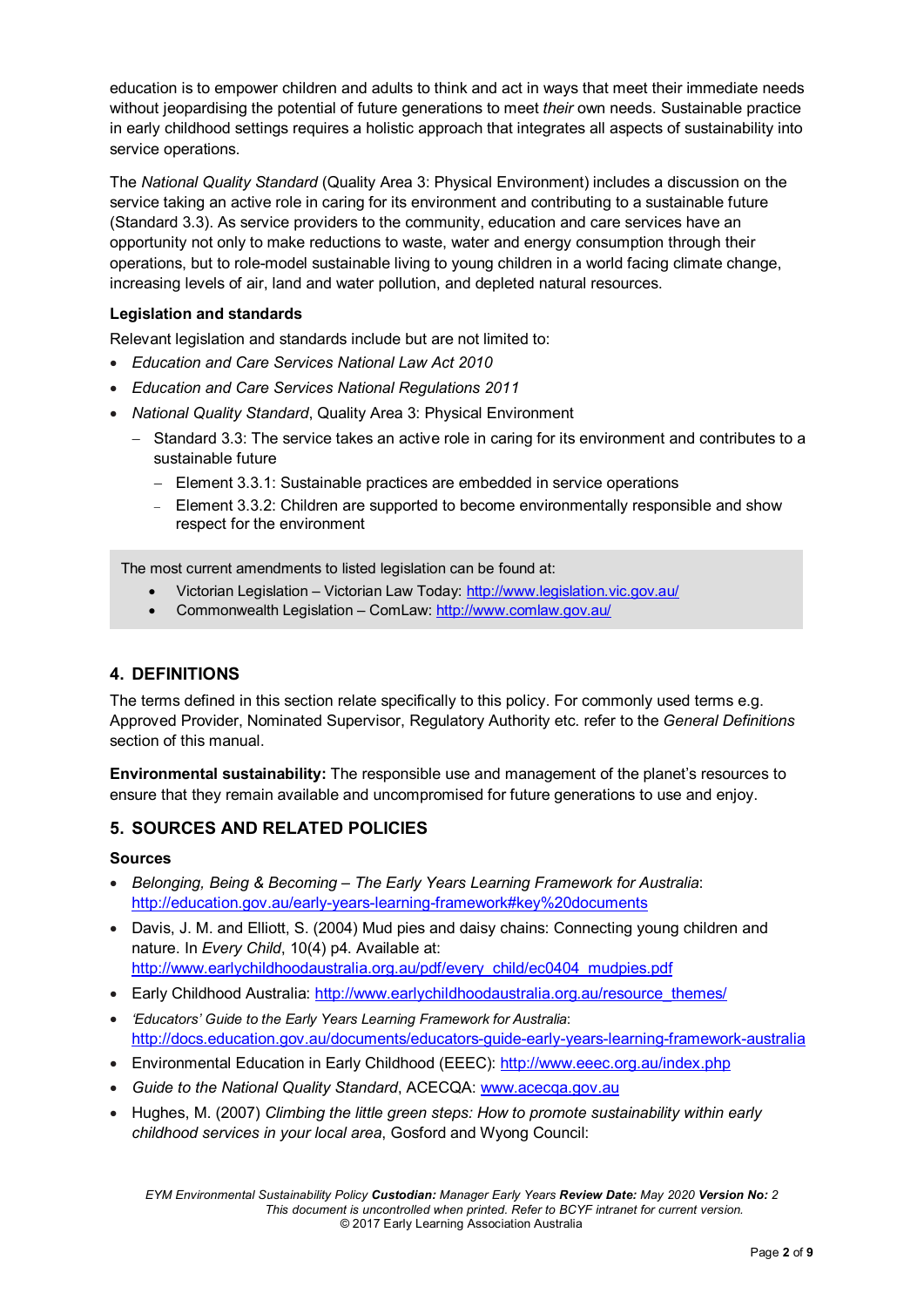[http://www.dec.nsw.gov.au/what-we-offer/regulation-and-accreditation/early-childhood-education](http://www.dec.nsw.gov.au/what-we-offer/regulation-and-accreditation/early-childhood-education-care/useful-links-and-resources/sustainability-resources)[care/useful-links-and-resources/sustainability-resources](http://www.dec.nsw.gov.au/what-we-offer/regulation-and-accreditation/early-childhood-education-care/useful-links-and-resources/sustainability-resources)

- *My Time, Our Place – Framework for School Age Care in Australia*: <http://education.gov.au/my-time-our-place-framework-school-age-care-australia>
- Stonehouse, A. (2006) *NSW Curriculum Framework for Children's Services*: [http://www.community.nsw.gov.au/docswr/\\_assets/main/documents/childcare\\_framework.pdf](http://www.community.nsw.gov.au/docswr/_assets/main/documents/childcare_framework.pdf)
- *Victorian Early Years Learning and Development Framework*: [www.education.vic.gov.au/earlylearning/eyldf/default.htm](http://www.education.vic.gov.au/earlylearning/eyldf/default.htm)
- *Victorian Early Years Learning and Development Framework* Resources for Professionals: [www.education.vic.gov.au/earlylearning/eyldf/profresources.htm](http://www.education.vic.gov.au/earlylearning/eyldf/profresources.htm)

#### **Service policies**

- *Child Safe Environment Policy*
- *Curriculum Development Policy*
- *Excursions and Service Events Policy*
- *Sun Protection Policy*
- *Supervision of Children Policy*
- *Water Safety Policy*

### **PROCEDURES**

#### **The Approved Provider is responsible for:**

- collaborating with the Nominated Supervisor, educators, staff, parents/guardians, children and others at the service to identify environmental sustainability strategies for implementation (refer to Attachment 1 – Strategies for environmental sustainability)
- allocating the necessary resources to implement the identified environmental sustainability strategies at the service
- ensuring the Nominated Supervisor and all staff are aware of their responsibilities under this *Environmental Sustainability Policy*
- ensuring the identified strategies (refer to Attachment 1 Strategies for environmental sustainability) are implemented at the service
- ensuring parents/guardians are aware of, and have access to, the *Environmental Sustainability Policy.*

#### **The Nominated Supervisor is responsible for:**

- collaborating with the Approved Provider, educators, staff, parents/guardians, children and others at the service to identify environmental sustainability strategies for implementation at the service (refer to Attachment 1 – Strategies for environmental sustainability)
- implementing identified strategies for which they have responsibility at the service (refer to Attachment 1 – Strategies for environmental sustainability)
- ensuring environmental education and practices are incorporated into the curriculum (refer to *Curriculum Development Policy*)
- providing families with information about environmentally sustainable practices e.g. through displays, fact sheets and local community resources, and by ensuring that they have access to the *Environmental Sustainability Policy*
- making recommendations to the Approved Provider about green and sustainable options for the service, that reflect the guidelines within this policy
- seeking and applying for grants, where appropriate, to support the implementation of strategies within this policy

*EYM Environmental Sustainability Policy Custodian: Manager Early Years Review Date: May 2020 Version No: 2 This document is uncontrolled when printed. Refer to BCYF intranet for current version.* © 2017 Early Learning Association Australia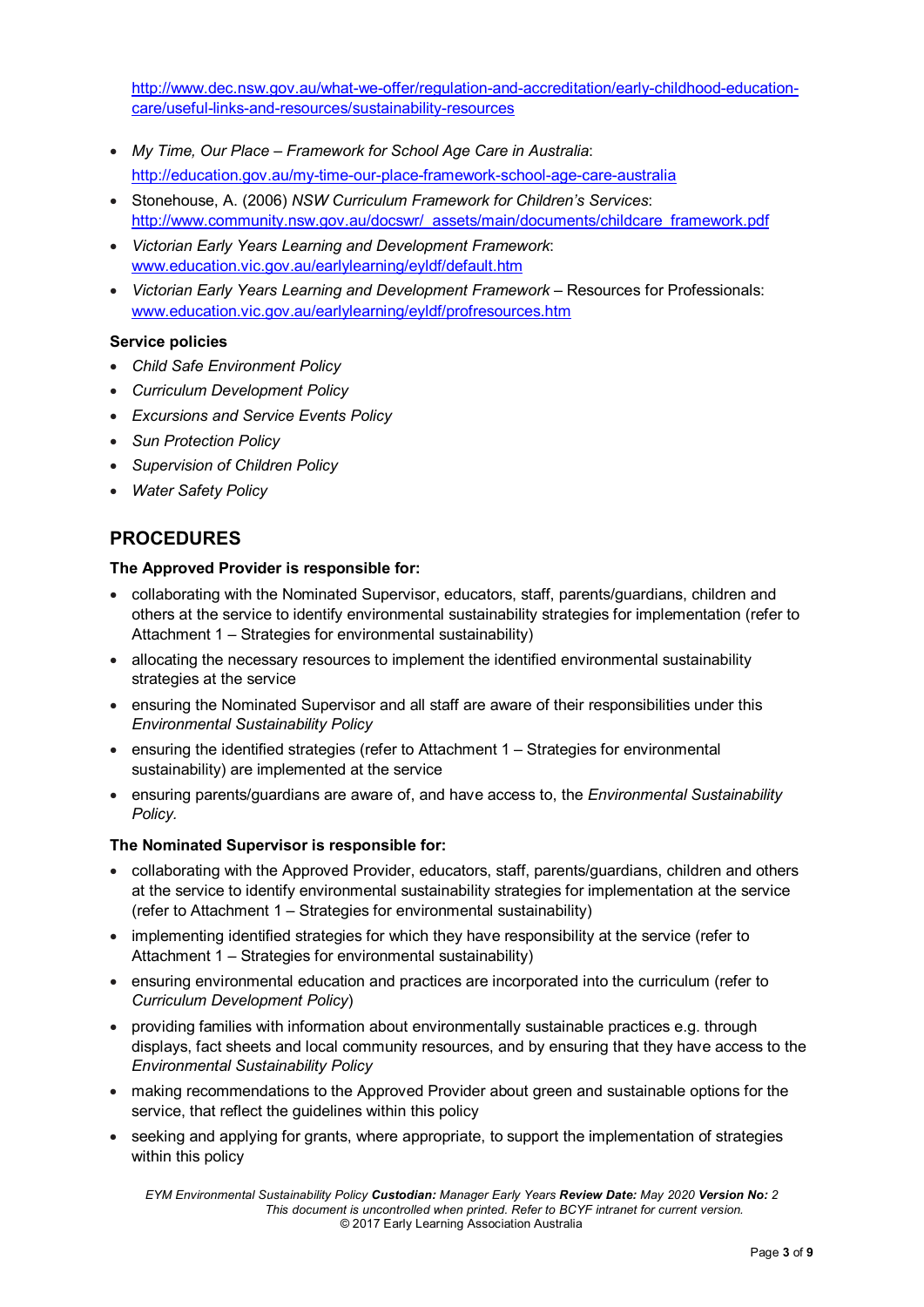• keeping up to date with current research, resources and best practice through newsletters, journals and support agencies such as Environmental Education in Early Childhood (EEEC).

#### **Certified Supervisors, educators and other staff are responsible for:**

- collaborating with the Approved Provider, Nominated Supervisor, fellow educators/staff, parents/guardians, children and others at the service to identify environmental sustainability strategies for implementation at the service (refer to Attachment 1 – Strategies for environmental sustainability)
- implementing identified strategies for which they have responsibility at the service (refer to Attachment 1 – Strategies for environmental sustainability)
- engaging in activities that support the service to become more environmentally sustainable (e.g. recycling)
- incorporating environmental education and sustainable practices within the curriculum
- planning opportunities for children to connect with nature and the natural world at the service, including on excursions and at other service events
- incorporating celebrations of environmental awareness into the program e.g. National Tree Day, National Recycling Week, Clean Up Australia Day and Walk to Work Day
- keeping up to date with current research, resources and best practice through newsletters, journals and support agencies such as Environmental Education in Early Childhood (EEEC).

#### **Parents/guardians are responsible for:**

- collaborating with the Approved Provider, Nominated Supervisor, educators, staff, children and others at the service to identify environmental sustainability strategies for implementation at the service (refer to Attachment 1 – Strategies for environmental sustainability)
- following the strategies identified and outlined in this *Environmental Sustainability Policy*
- encouraging their children to adopt environmentally sustainable practices at both the service and at home.

#### **Volunteers and students, while at the service, are responsible for following this policy and its procedures.**

#### **EVALUATION**

In order to assess whether the values and purposes of the policy have been achieved, the Approved Provider will:

- regularly seek feedback from everyone affected by the policy regarding its effectiveness
- monitor the implementation, compliance, complaints and incidents in relation to this policy
- keep the policy up to date with current legislation, research, policy and best practice
- revise the policy and procedures as part of the service's policy review cycle, or as required
- notify parents/guardians at least 14 days before making any changes to this policy or its procedures.

### **ATTACHMENTS**

• Attachment 1: Strategies for Environmental Sustainability

### **AUTHORISATION/DOCUMENT HISTORY**

This policy was initially adopted by the Approved Provider of Glastonbury Community Services (now Barwon, Child Youth & Family) education and care services on 7 October 2013.

| <b>Version</b> | <b>Approval Date</b> | <b>Approved By</b> | <b>Brief Description</b> |
|----------------|----------------------|--------------------|--------------------------|
| <b>Number</b>  |                      |                    |                          |

*EYM Environmental Sustainability Policy Custodian: Manager Early Years Review Date: May 2020 Version No: 2 This document is uncontrolled when printed. Refer to BCYF intranet for current version.* © 2017 Early Learning Association Australia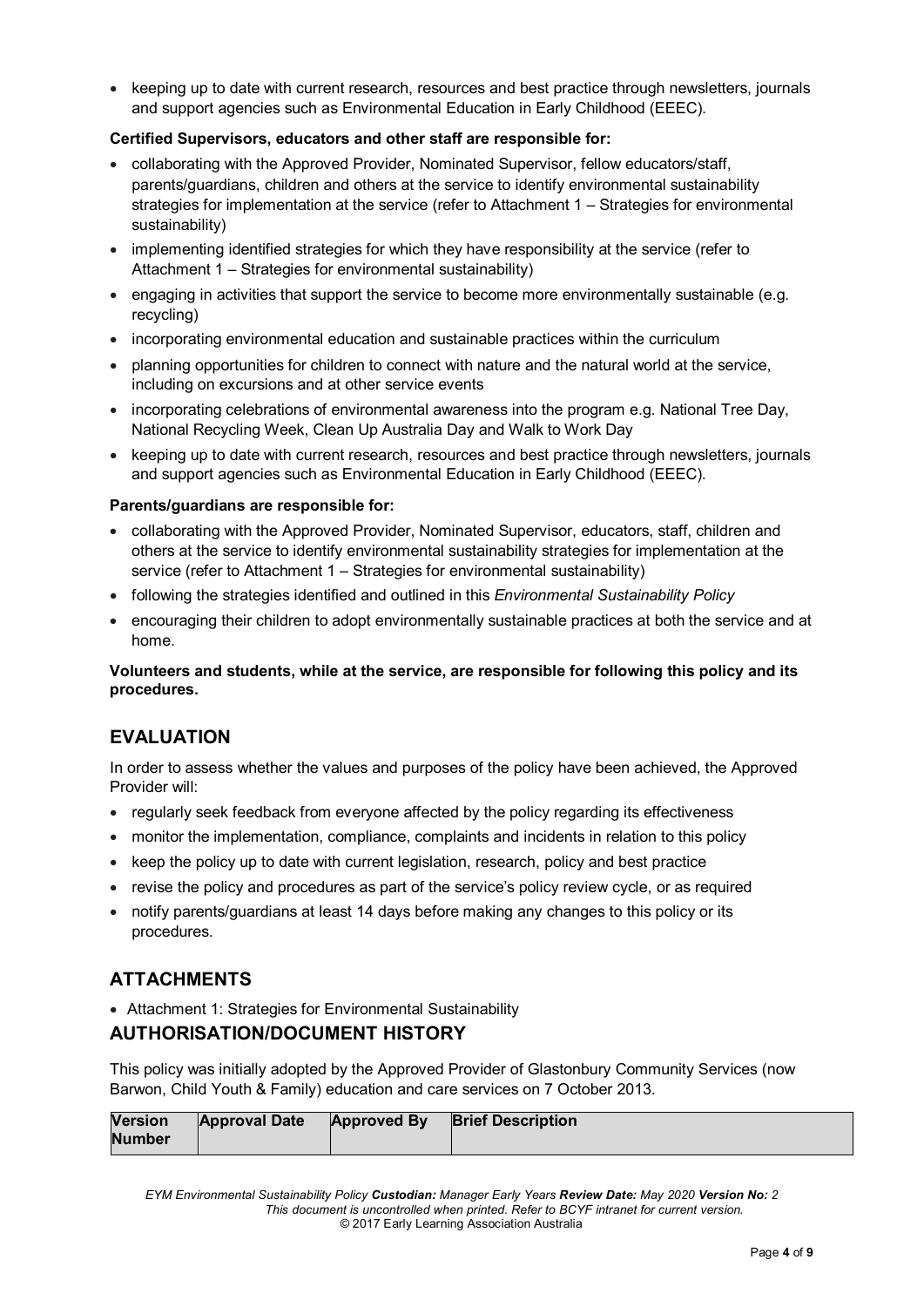| V1              | April 2016                                | Executive<br>Director Client<br>Services        | Glastonbury Community Services policy reviewed and<br>reformatted under BCYF. |  |  |
|-----------------|-------------------------------------------|-------------------------------------------------|-------------------------------------------------------------------------------|--|--|
| V2              | May 2018                                  | Executive<br><b>Director Client</b><br>Services | Policy reviewed against the National Quality Framework                        |  |  |
| <b>Author</b>   | Manager Early Years                       |                                                 |                                                                               |  |  |
| <b>Reviewer</b> | <b>Executive Director Client Services</b> |                                                 |                                                                               |  |  |

# **REVIEW DATE: MAY 2020**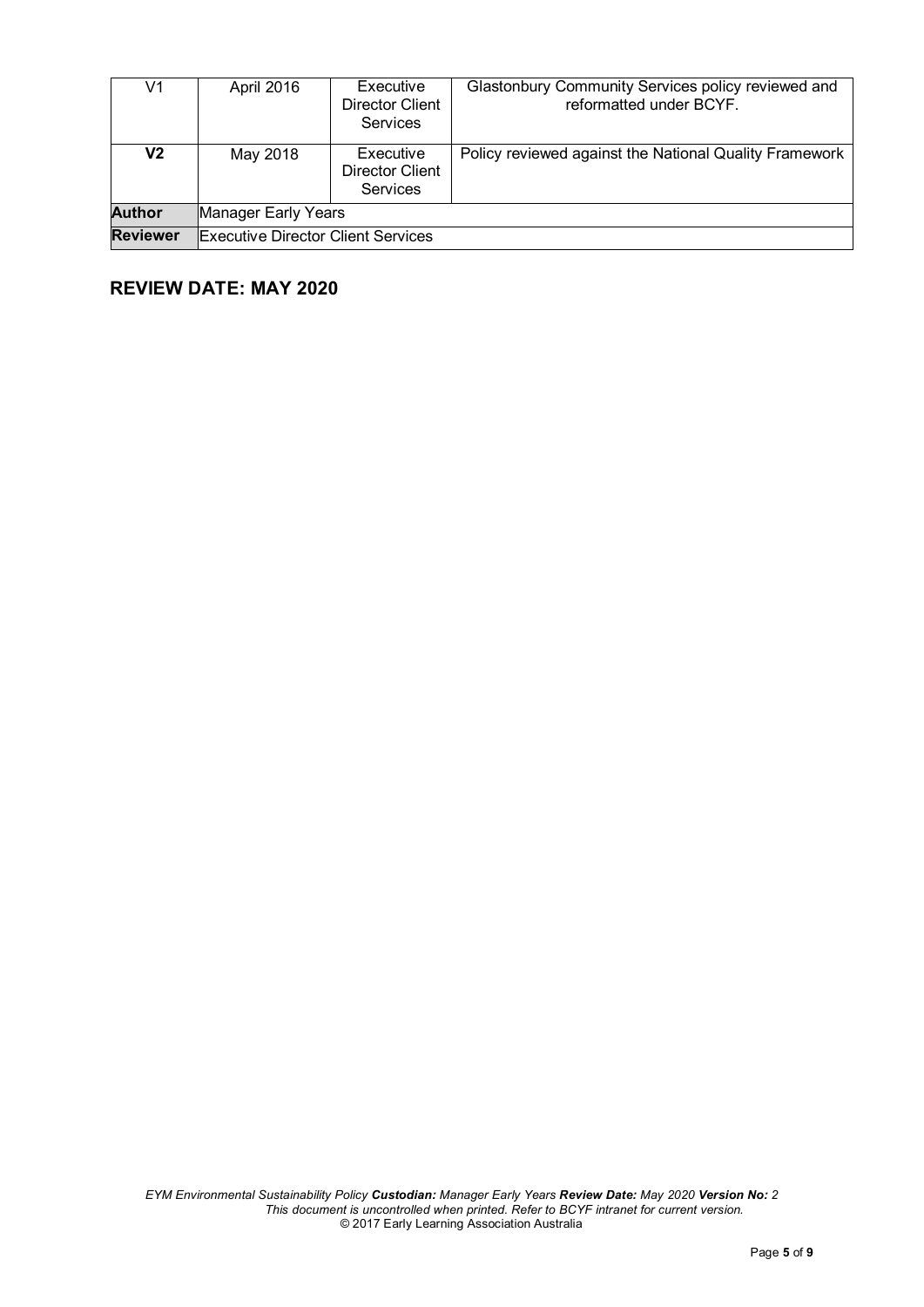## **ATTACHMENT 1 Strategies for Environmental Sustainability**

This checklist can be used to promote discussion and formulate an environmental sustainability policy for the service. Many of these strategies were drawn from Mia Hughes' *Climbing the little green steps: How to promote sustainability within early childhood services in your local area* (refer to *Sources*). Other strategies can be added to the checklist as required – refer to *Sources* as a starting point for further information. Ensure that responsibility for implementation is allocated to each strategy adopted e.g. Approved Provider, Nominated Supervisor, educators, parents/guardians, children etc. Agreed strategies should form the basis of the service's *Environmental Sustainability Policy*.

| <b>Strategy</b>                                                                                                                                                                                                           | <b>Adopt</b><br>(Yes/No) | <b>Responsible for</b><br>implementation (e.g.<br>Nominated Supervisor,<br>educators, etc.) |
|---------------------------------------------------------------------------------------------------------------------------------------------------------------------------------------------------------------------------|--------------------------|---------------------------------------------------------------------------------------------|
| <b>Data Collection</b>                                                                                                                                                                                                    |                          |                                                                                             |
| Collect baseline data from energy and water bills,<br>and monitor waste collection. Use information<br>gathered to set reduction targets and evaluate<br>whether they have been achieved.                                 |                          |                                                                                             |
| <b>Green purchasing</b>                                                                                                                                                                                                   |                          |                                                                                             |
| Purchase local products.                                                                                                                                                                                                  |                          |                                                                                             |
| Purchase recycled products.                                                                                                                                                                                               |                          |                                                                                             |
| Purchase energy and water efficient products.                                                                                                                                                                             |                          |                                                                                             |
| Purchase organic produce.                                                                                                                                                                                                 |                          |                                                                                             |
| Purchase items with minimal packaging.                                                                                                                                                                                    |                          |                                                                                             |
| Purchase chemical-free, green cleaning products.                                                                                                                                                                          |                          |                                                                                             |
| Purchase formaldehyde-free paint.                                                                                                                                                                                         |                          |                                                                                             |
| <b>Waste</b>                                                                                                                                                                                                              |                          |                                                                                             |
| Minimise waste from one-use, throwaway products<br>(e.g. paper towels, disposable nappies, wet wipes)<br>by changing behaviours and procedures, and using<br>alternative products. The following are some<br>suggestions: |                          |                                                                                             |
| Replace paper towels with individual cloth<br>$\bullet$<br>towels on a peg located in the bathroom or at<br>each child's locker, and washed each week.                                                                    |                          |                                                                                             |
| Install a low energy electric hand dryer.<br>$\bullet$                                                                                                                                                                    |                          |                                                                                             |
| Cut paper towels in half to reduce waste while<br>working towards using cloth towels or installing<br>a low energy electric hand dryer.                                                                                   |                          |                                                                                             |

*EYM Environmental Sustainability Policy Custodian: Manager Early Years Review Date: May 2020 Version No: 2 This document is uncontrolled when printed. Refer to BCYF intranet for current version.* © 2017 Early Learning Association Australia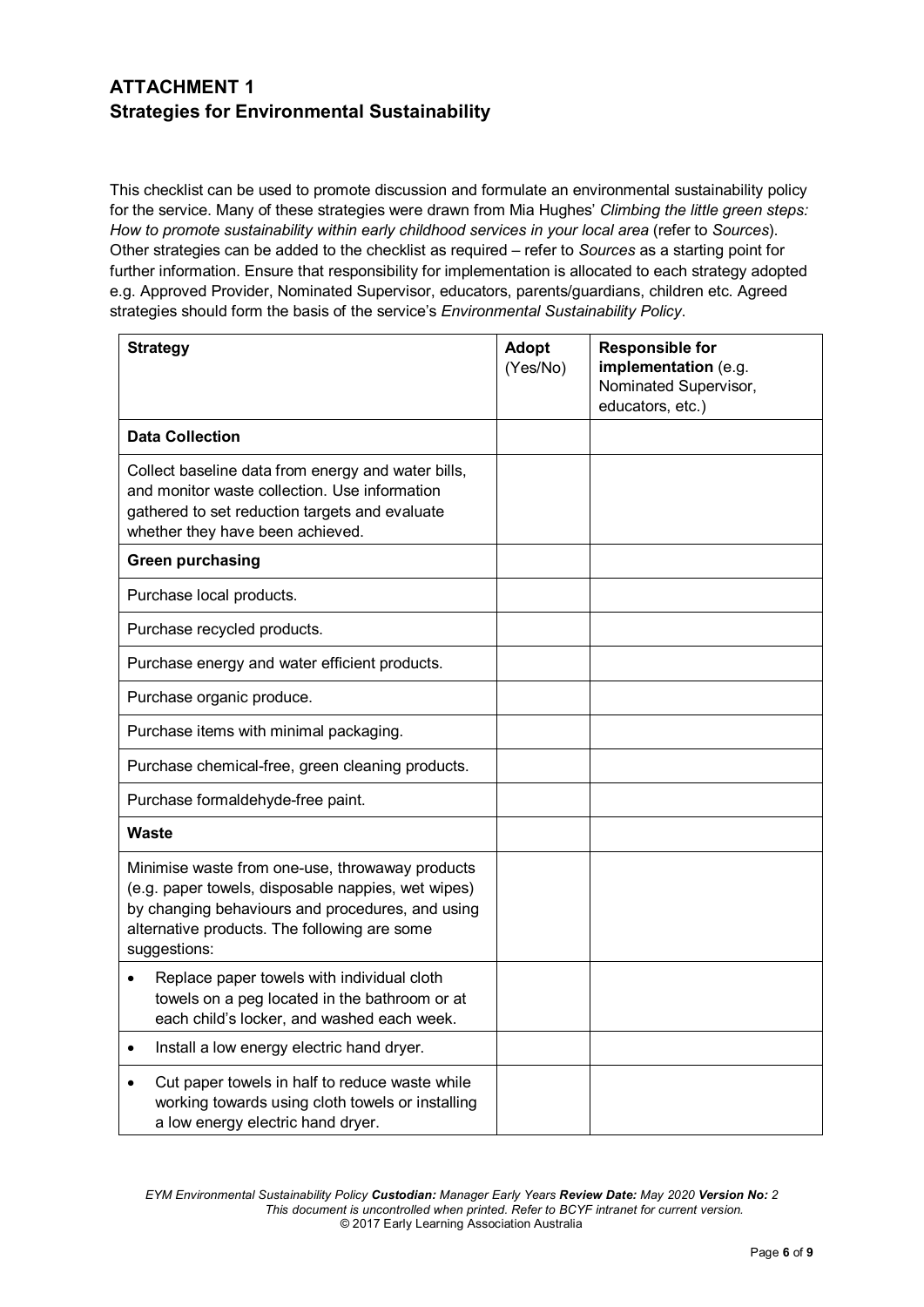| Replace disposable nappies with a nappy wash<br>service.                                                                                                                                                                    |  |
|-----------------------------------------------------------------------------------------------------------------------------------------------------------------------------------------------------------------------------|--|
| Replace wet wipes with washable cloths.                                                                                                                                                                                     |  |
| Encourage children to bring a rubbish-free<br>lunch/snack in a reusable container.                                                                                                                                          |  |
| Adopt green cleaning practices by using safe and<br>sustainable cleaning products and methods.                                                                                                                              |  |
| Recycle plastic waste (codes #1-#7), glass, paper,<br>cardboard, foil and metal.                                                                                                                                            |  |
| Investigate composting of food scraps.                                                                                                                                                                                      |  |
| Explore the waste hierarchy of refuse within the<br>educational program i.e. reduce, reuse, repair and<br>recycle.                                                                                                          |  |
| Refrain from using food items for children's play<br>experiences (e.g. rice, pasta, jelly etc.) as this is<br>wasteful of both the food items, and the water and<br>energy used in production.                              |  |
| Promote recycling and reusing items e.g. through<br>SWAP markets for children's clothing, toys and<br>books.                                                                                                                |  |
| <b>Energy</b>                                                                                                                                                                                                               |  |
| Turn off computers and/or screens when not in use.                                                                                                                                                                          |  |
| Turn off computers and electrical equipment before<br>leaving the building.                                                                                                                                                 |  |
| Install and use ceiling fans instead of air<br>conditioning, when appropriate.                                                                                                                                              |  |
| Close doors and windows when heating or air<br>conditioning the building where possible, while<br>maintaining adequate ventilation. Strategies must be<br>developed for indoor-outdoor programs to enable<br>this to occur. |  |
| Turn off fridges that are not in use during extended<br>holiday periods (ensure no food remains and the<br>fridge is cleaned well beforehand).                                                                              |  |
| Turn lights off when not required. Install light<br>sensors where possible.                                                                                                                                                 |  |
| Upgrade old appliances with energy efficient<br>appliances.                                                                                                                                                                 |  |
| Water                                                                                                                                                                                                                       |  |
| Install 5,000-20,000 litre water tanks and consider<br>connecting these to toilets.                                                                                                                                         |  |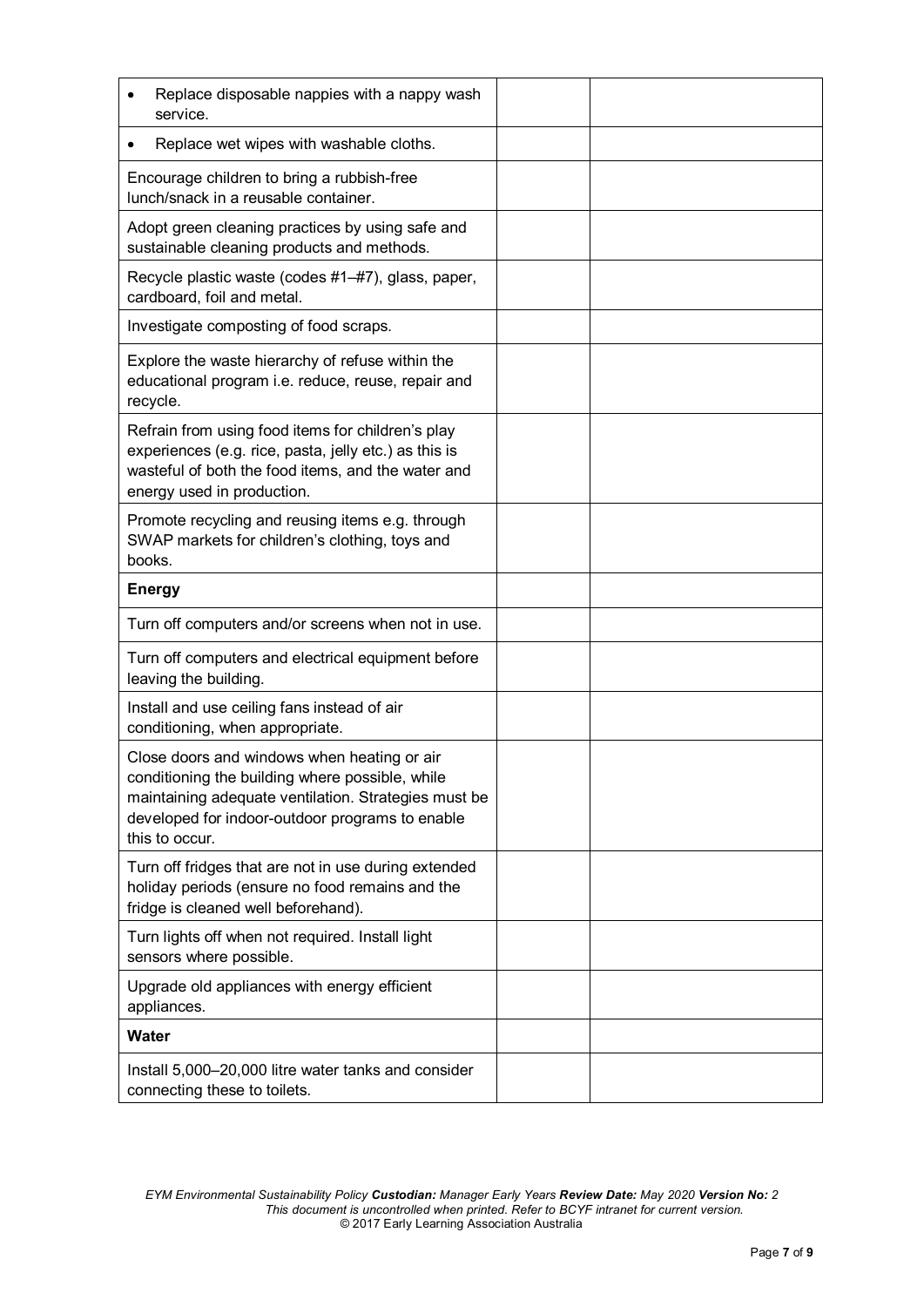| Set limits for water use during play, while<br>acknowledging that water play is important and that<br>children need to use water in order to learn how to<br>conserve it.                                                                                     |  |
|---------------------------------------------------------------------------------------------------------------------------------------------------------------------------------------------------------------------------------------------------------------|--|
| Ensure that water from troughs and bowls is reused<br>to water the garden.                                                                                                                                                                                    |  |
| Use grey water (containing low salt/phosphate<br>detergents) to water grass and gardens when<br>children are not in attendance at the service.                                                                                                                |  |
| Install water saving taps in children's bathrooms.                                                                                                                                                                                                            |  |
| Install dual flush toilets.                                                                                                                                                                                                                                   |  |
| Place buckets or watering cans next to drink<br>stations to collect excess water.                                                                                                                                                                             |  |
| <b>Biodiversity</b>                                                                                                                                                                                                                                           |  |
| Grow food crops in vegetable gardens.                                                                                                                                                                                                                         |  |
| Plant fruit trees.                                                                                                                                                                                                                                            |  |
| Grow a diverse range of plants, and develop<br>children's understanding of how plant diversity<br>encourages animal diversity.                                                                                                                                |  |
| Grow indigenous (native) and water-wise plants.                                                                                                                                                                                                               |  |
| Water plants in the play space using recycled water<br>where possible. Plants are a precious resource for<br>the planet and should be protected and nurtured.                                                                                                 |  |
| <b>Transport</b>                                                                                                                                                                                                                                              |  |
| Encourage staff to walk, cycle or catch public<br>transport to work and on excursions, where<br>possible.                                                                                                                                                     |  |
| Create prominent, effective spaces for the storage<br>of bikes and prams to promote riding and walking to<br>staff and families.                                                                                                                              |  |
| <b>Curriculum</b>                                                                                                                                                                                                                                             |  |
| Role-model sustainable practices and behaviours.<br>Actions such as reusing water from a sink and<br>switching off lights when not in use can have a large<br>impact on young children, who are at a formative<br>stage with respect to skills and attitudes. |  |
| Aim to counteract the 'throwaway' mentality that<br>children experience every day in relation to waste.                                                                                                                                                       |  |
| Take every opportunity to talk with young children<br>about sustainable practices, and encourage older<br>children to take part in these practices.                                                                                                           |  |